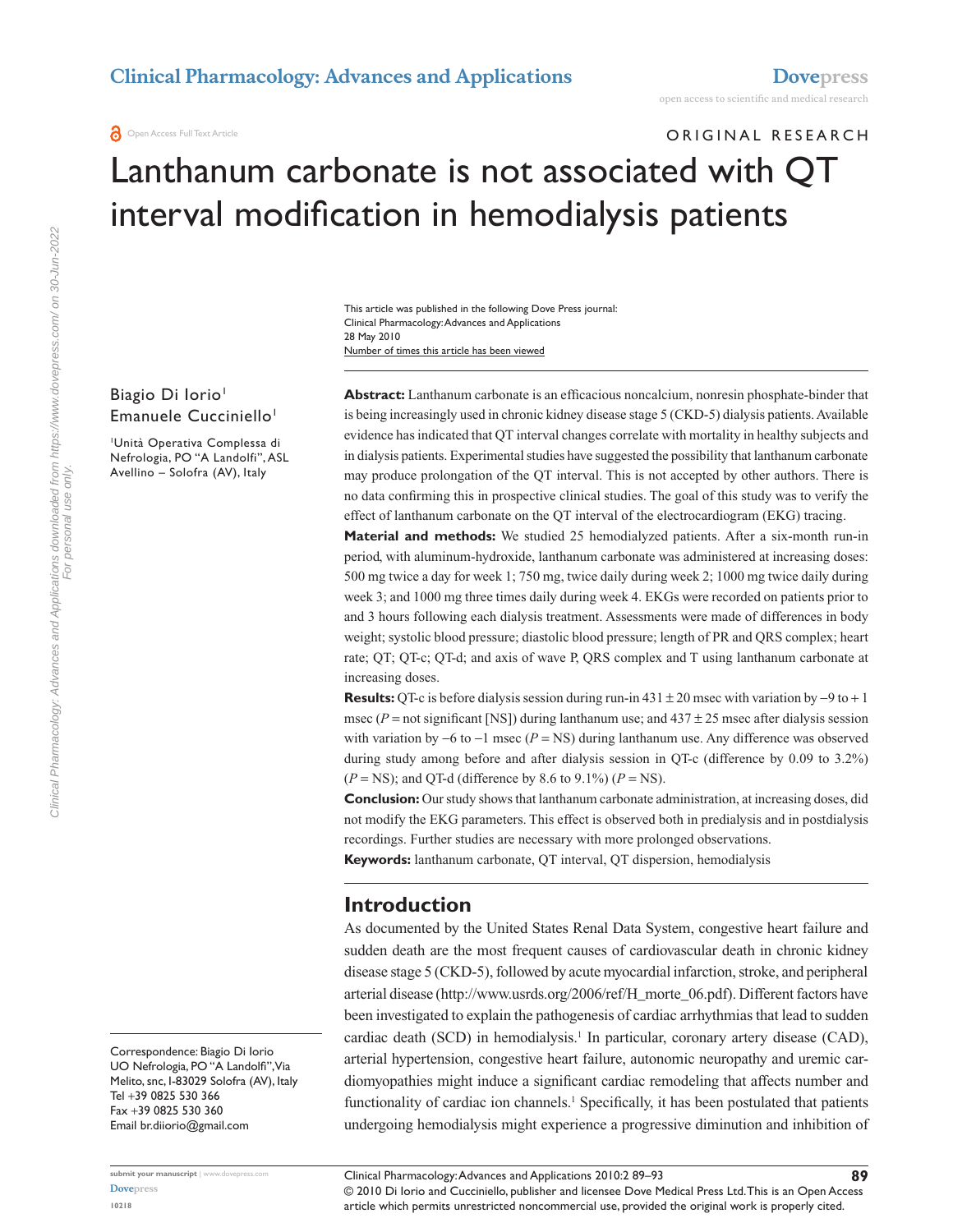the potassium channels that might lead to a reduction of the "cardiac repolarization reserve".<sup>1</sup> In addition, several drugs and the acute changes in levels of serum calcium and potassium that occur during a dialysis session further exacerbate the risk of cardiac arrhythmias as documented by changes in the QT tract on electrocardiogram (EKG) (http://www.qtdrugs.org). $2-5$ 

Some experimental studies $6,7$  have suggested the possibility that lanthanum carbonate may produce extension of QT intervals. This is not accepted by other authors.<sup>8,9</sup> Lanthanum carbonate is an efficacious noncalcium, nonresin phosphatebinder increasingly used in CKD-5 dialysis-patients; and there is no data confirming this in prospective clinical studies.

The goal of this study was to verify the effect of lanthanum carbonate on QT interval changes on EKG recordings in patients with CKD-5 undergoing hemodialysis.

#### **Materials and methods**

A total of 25 CKD-5 hemodialysis patients participated this four-week study. Following a six-month run-in period with aluminum-hydroxide, patients received lanthanum carbonate. Aluminum hydroxide is not a preferred phosphate-binder in our dialysis center. It was used in this study protocol because it is known not to influence QT interval changes. The temporary use of aluminum hydroxide did not cause dementia or other neurological disease in the patients. All patients introduced the lanthanum carbonate dose as prescribed, and this is shown by the blood phosphorus and confirmed by radiographies of the abdomen that showed the presence of lanthanum.

Lanthanum carbonate was administered at a dose 500 mg twice daily during week 1; 750 mg twice daily during week 2; 1000 mg twice a day during week 3; and 1000 mg three times daily during week 4. The dose of lanthanum carbonate was increased regardless of serum phosphate in order to investigate the influence of the drug and if there was a dose response.

EKGs were run on each patient before and three-hours after each dialysis session. The EKG reader was blinded to the lanthanum carbonate dose.

Patients were included if they were adults over the age of 18 years on hemodialysis treatment and currently on phosphate-binders. Exclusion criteria included concomitant acute illness or history of cardiac arrhythmia, liver dysfunction and hypothyroidism, and use of drugs that prolong the QT interval. Written informed consent was obtained from all participants before study-related procedures were performed and after approval from each institutional Ethical Review Board. All procedures involved in the study were conducted in adherence to the Declaration of Helsinki, Ethical Principles for Medical Research Involving Human Subjects.

Investigators were instructed to control blood pressure  $(\leq 130/80 \text{ mmHg})$ , anemia (hemoglobin [Hb]  $> 11 \text{ g/dL}$ , transferrin saturation  $[TSAT] > 20\%$ ), acidosis (bicarbonate [HCO<sub>3</sub>] between 20–24 mmol/L), diabetes (glycated hemoglobin  $[HbA_{1c}]$  < 7.0%), dyslispidemia (total cholesterol  $\langle 200 \rangle$  mg/dL; low-density lipoprotein [LDL] cholesterol  $\leq 100$  mg/dL; triglycerides  $\leq 180$  mg/dL), and parameters of bone mineral metabolism (serum phosphorous, calcium, and intact parathyroid hormone [iPTH] between 2.5–5.0 mg/dL; 8.0–9.9 mg/dL, and 150–300 pg/mL respectively) according to current guidelines.

Routine biochemical laboratory measurements were obtained at baseline and at six months intervals. All blood samples were taken before the midweek dialysis session and after 12 hours fasting. Serum parameters of mineral metabolism, electrolytes, inflammation, anemia, liver function, and dialysis adequacy were performed by the facilities' usual laboratories.

The bath of dialysis contained calcium at dose of 1.25 mmol/L and potassium at dose of 3 mmol/L.

QT interval and QT dispersion was assessed on a 12-channel recorder (Esaote-Biomedicals, Genova, Italy) at a paper speed and gain of 25 mm/sec and 10 mm/mV, respectively.10 The QT interval was measured by one single observer as the distance between the beginning of the QRS complex and the end of the T wave. Moreover, each QT interval was also corrected for the heart rate using the Bazett's formula  $(QTc = QT/RR)$ . The difference between the maximum  $QTc$ and the minimum QTc was also calculated and represents the corrected QT interval dispersion (QTcd). The P, QRS, and T axes were measured. The electrocardiograms were effected before and three hours after the second weekly dialysis session.

#### **Statistical methods**

Demographic, clinical and laboratory characteristics were collected at enrollment and at the end of study.

Data are expressed as mean ± standard deviation unless otherwise specified. A *t*-test was used to compare the runin period and the end of the study. Analysis of variance (ANOVA) were used to verify the variations of QT-c and QT-d, and axis of P wave, QRS complex, and T wave during the lanthanum administration. A *P*-value of less than 0.05 was considered statistically significant.

#### **Results**

Demographic, clinical and laboratory characteristics of patients are summarized in Table 1. Patients were

**90**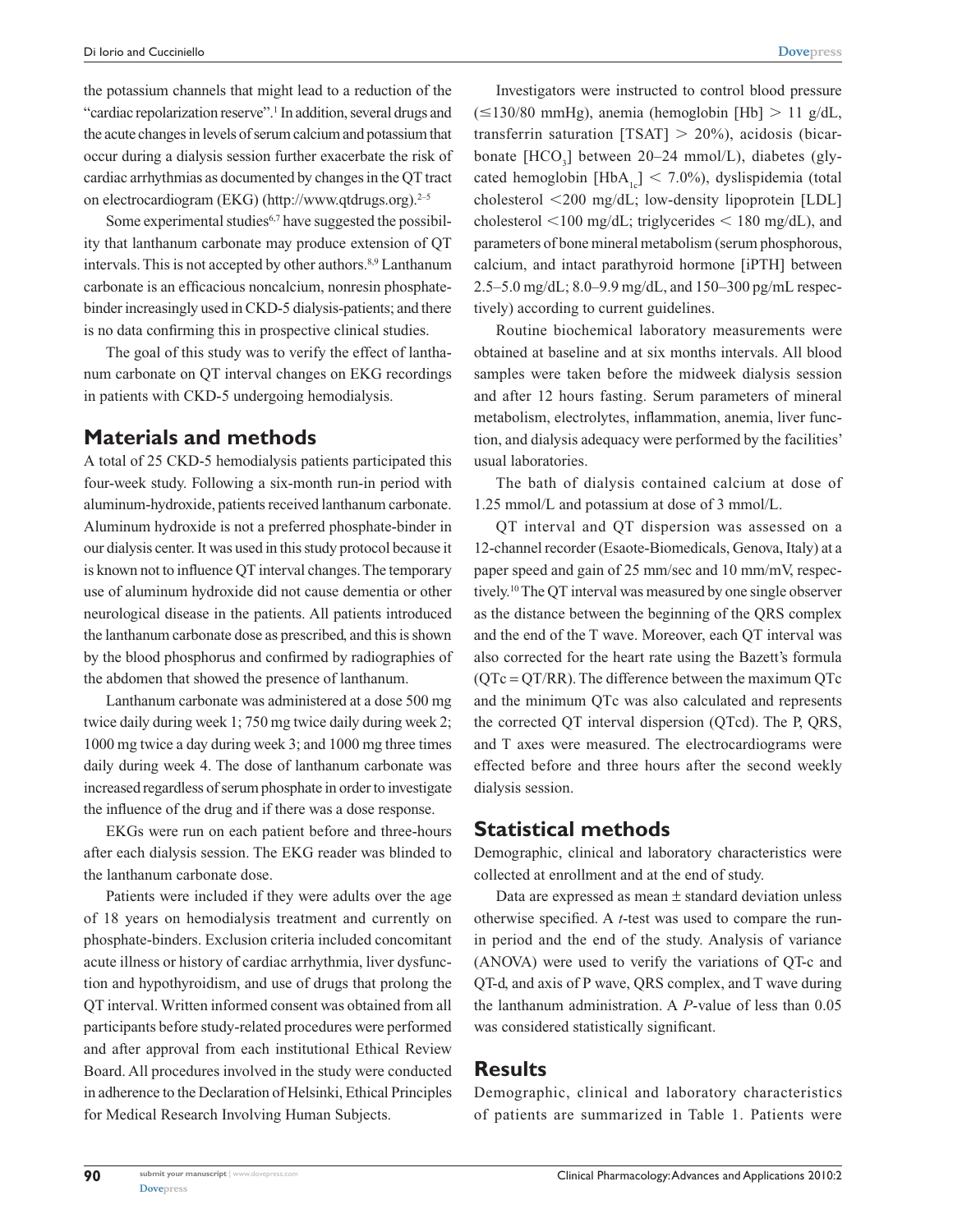**Table 1** Demographic and clinical characteristic of the study cohort

|                         | <b>Start of study</b> | End of study   |           |
|-------------------------|-----------------------|----------------|-----------|
| Number                  | 25                    |                |           |
| Males (%)               | 68                    |                |           |
| Age (years)             | $66.2 \pm 8.5$        |                |           |
| ASCVD (%)               | 44                    |                |           |
| Hypertension (%)        | 84                    |                |           |
| Diabetes (%)            | 32                    |                |           |
| SBP (mmHg)              | $145 \pm 25$          | $155 \pm 27$   | NS.       |
| $DBP$ (mmHg)            | $65 \pm 15$           | $68 \pm 9$     | NS.       |
| Phosphorous (mg/dL)     | $4.1 \pm 1.1$         | $3.0 \pm 9$    | 0.0001    |
| Calcium (mg/dL)         | $8.5 \pm 0.3$         | $8.2 \pm 0.2$  | NS.       |
| Hemoglobin (g/dL)       | $11.2 \pm 1.0$        | $11.6 \pm 1.6$ | NS.       |
| Intact-PTH (pg/mmoL)    | $499 \pm 443$         | $491 \pm 424$  | NS.       |
| Albumin (g/dL)          | $3.8 \pm 0.5$         | $3.8 \pm 0.4$  | NS.       |
| LDL-cholesterol (mg/dL) | $104 \pm 26$          | $127 \pm 39$   | 0.018     |
| $CRP$ (mg/dL)           | $7.5 \pm 9.5$         | $8.8 \pm 7.6$  | NS.       |
| QTc (msec)              | $431 \pm 20$          | $424 \pm 24$   | NS.       |
| QTd (msec)              | $33 \pm 12$           | $34 \pm 11$    | <b>NS</b> |

**Abbreviations:** ASCVD, cerebrovascular disease; peripheral vascular disease; angina pectoris; history of myocardial infarction; aortic aneurysm; history of percutaneous coronary angioplasty without stenting; CRP, C-reactive protein; DBP, diastolic blood pressure; LDL, low-density lipoprotein; NS, not significant; PTH, parathyroid hormone; QTc, corrected QT interval; QTd, corrected QT dispersion; SBP, systolic blood pressure.

 $66.2 \pm 8.5$  years of age,  $68\%$  were males,  $44\%$  had cerebrocardio-vascular disease, 84% with hypertension, and 32% were diabetic. Serum phosphorus dropped by the end of the study  $(P < 0.001)$ ; and LDL-cholesterol increased following lanthanum carbonate use  $(P < 0.018)$ . Table 2 shows the data weekly collected in the predialysis session during run-in and following the study: any difference there is regarding BW;SBP; DBP; length of PR and QRS complex; heart rate; QT; QT-c; QT-d; and axis of wave P, QRS complex, and T in patients using lanthanum carbonate at increased doses.

**Table 2** The EKG data following study in predialysis

Similarly, Table 3 shows the data collected weekly in postdialysis sessions: showing any difference there is regarding BW; SBP; DBP; length of PR and QRS complex; heart rate; QT; QT-c; QT-d; and axis of wave P, QRS complex, and T using lanthanum carbonate at increase doses.

Particularly, QT-c was generated prior to the dialysis session during run-in  $431 \pm 20$  msec with variation by  $-9$  to  $+1$  msec (*P* = not significant [NS]) during lanthanum carbonate use; and  $437 \pm 25$  msec after the dialysis session with a variation by  $-6$  to  $-1$  msec ( $P = NS$ ) during lanthanum carbonate use. Figure 1 shows the differences during the study before and after the dialysis session in QT-c (difference by 0.09 to 3.2%)  $(P = NS)$ ; and QT-d (difference by 8.6 to 9.1%)  $(P = NS)$ .

#### **Discussion**

Previous papers have indicated that the QT interval correlates with mortality in healthy subjects.<sup>11–15</sup> Similar observations have been shown in dialysis patients.<sup>16,17</sup> Several papers have demonstrated that dialysis treatment increases the QT interval. $1-5$  Specifically, it has been postulated that patients undergoing hemodialysis might experience a progressive diminution and inhibition of the potassium channels that might lead to a reduction of the "cardiac repolarization reserve".<sup>1</sup> Nonetheless, several routinely-used drugs can increase the QT interval, such as cisapride, $18,19$  erythromycin, $20$  antipsychotic drugs, $21$  sotalol and quinidine, $22$  ibuprofen, $23$  and aliskerin.24 Patients on dialysis treatment must use phosphatebinders. Lanthanum carbonate is an oral noncalcium, nonresin phosphate-binder widely used in end-stage renal disease. Experimental studies $6.7$  have suggested the possibility that lanthanum carbonate may produce extension of the QT interval. This evidence isn't accepted by other authors.<sup>8,9</sup> To date, we

|                       | <b>Start</b>     | <b>First week</b> | <b>Second week</b> | <b>Third week</b> | <b>Fourth week</b> | P         |  |
|-----------------------|------------------|-------------------|--------------------|-------------------|--------------------|-----------|--|
| BW (kg)               | $78.4 \pm 20.4$  | $79.0 \pm 20.6$   | $78.4 \pm 21$      | $78.7 \pm 20$     | $78.6 \pm 22$      | <b>NS</b> |  |
| SBP (mmHg)            | $145 \pm 25$     | $144 \pm 30$      | $155 \pm 25$       | $157 \pm 25$      | $155 \pm 27$       | <b>NS</b> |  |
| DBP (mmHg)            | $65 \pm 15$      | $66 \pm 20$       | $65 \pm 19$        | $69 \pm 17$       | $68 \pm 19$        | <b>NS</b> |  |
| PR length (msec)      | $189 \pm 9$      | $183 \pm 11$      | $186 \pm 12$       | $186 \pm 10$      | $180 \pm 14$       | <b>NS</b> |  |
| QRS length (msec)     | $87 \pm 8$       | $81 \pm 19$       | $88 \pm 7$         | $86 \pm 7$        | $85 \pm 8$         | <b>NS</b> |  |
| Heart rate (b/min)    | $66 \pm 7$       | $69 \pm 8$        | $65 \pm 9$         | $66 \pm 7$        | $66 \pm 9$         | <b>NS</b> |  |
| QT (msec)             | $412.8 \pm 33.7$ | $406 \pm 45$      | $408 \pm 30$       | $407 \pm 44$      | $409 \pm 43$       | <b>NS</b> |  |
| QT-c (msec)           | 43.1 $\pm$ 20    | $432 \pm 33$      | $422 \pm 24$       | $425 \pm 24$      | $424 \pm 25$       | <b>NS</b> |  |
| QT-d (msec)           | $33 \pm 12$      | $35 \pm 14$       | $34 \pm 13$        | $33 \pm 16$       | $34 \pm 11$        | <b>NS</b> |  |
| $P$ axis $^{\circ}$   | $35 \pm 14$      | $32 \pm 23$       | $23 \pm 22$        | $36 \pm 12$       | $35 \pm 11$        | <b>NS</b> |  |
| QRS axis <sup>o</sup> | $19 \pm 27$      | $16 \pm 29$       | $19 \pm 21$        | $12 \pm 20$       | $12 \pm 21$        | <b>NS</b> |  |
| $T$ axis $^{\circ}$   | $56 \pm 51$      | $64 \pm 67$       | $54 \pm 59$        | $71 \pm 66$       | $71 \pm 66$        | <b>NS</b> |  |

**Abbreviations:** BW, body weight; DBP, diastolic blood pressure; NS, not significant; QTc, corrected QT interval; QTd, corrected QT dispersion; SBP, systolic blood pressure.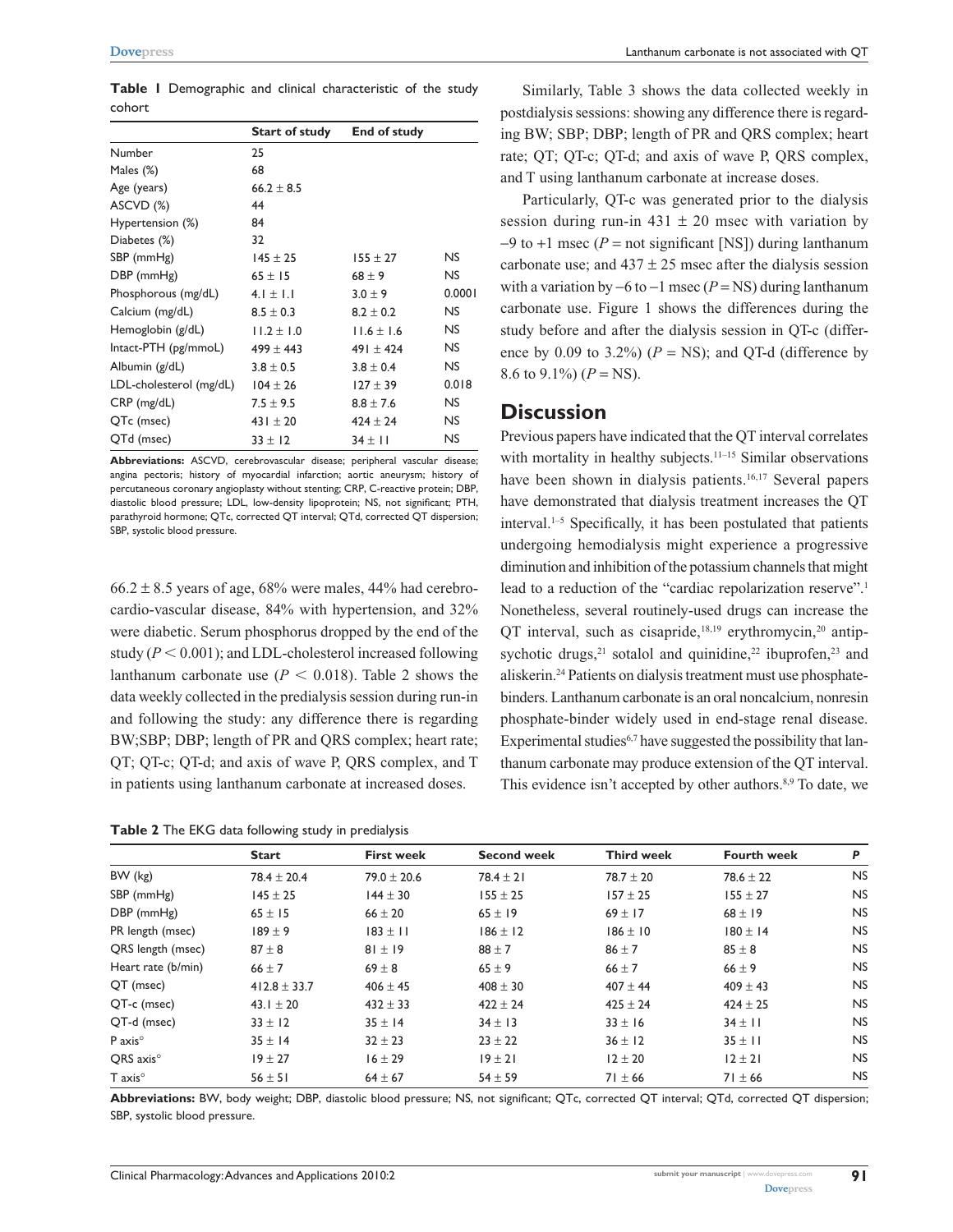**Table 3** The electrocardiogram data following study in postdialysis

|                       | <b>Start</b>    | <b>First week</b> | <b>Second week</b> | <b>Third week</b> | <b>Fourth week</b> | P         |
|-----------------------|-----------------|-------------------|--------------------|-------------------|--------------------|-----------|
| $BW$ ( $kg$ )         | $76.4 \pm 20.5$ | $73.7 \pm 23.6$   | $76.4 \pm 20.8$    | $76.3 \pm 20.7$   | $76.4 \pm 21.2$    | <b>NS</b> |
| SBP (mmHg)            | $148 \pm 29$    | $133 \pm 37$      | $142 \pm 24$       | $147 \pm 13$      | $145 \pm 27$       | <b>NS</b> |
| DBP (mmHg)            | $71 \pm 13$     | $66 \pm 22$       | $67 \pm 11$        | $73 \pm 16$       | $68 \pm 19$        | <b>NS</b> |
| PR length (msec)      | $188 \pm 10$    | $184 \pm 11$      | $194 \pm 20$       | $183 \pm 14$      | $187 \pm 24$       | <b>NS</b> |
| QRS length (msec)     | $91 \pm 8$      | $89 + 7$          | $94 \pm 11$        | $91 \pm 7$        | $92 \pm 8$         | <b>NS</b> |
| Heart rate (b/min)    | $67 \pm 10$     | $68 \pm 7$        | $67 \pm 11$        | $67 + 9$          | $66 \pm 9$         | <b>NS</b> |
| QT (msec)             | $417 \pm 54$    | $407 \pm 42$      | $416 \pm 52$       | $415 \pm 45$      | $409 \pm 43$       | <b>NS</b> |
| QT-c (msec)           | $437 \pm 25$    | $431 \pm 30$      | $436 \pm 22$       | $434 \pm 20$      | $434 \pm 25$       | <b>NS</b> |
| QT-d (msec)           | $36 \pm 13$     | $38 \pm 15$       | $37 \pm 14$        | $36 \pm 17$       | $37 \pm 13$        | <b>NS</b> |
| P axis <sup>o</sup>   | $41 \pm 12$     | $34 \pm 8$        | $39 \pm 12$        | $33 \pm 10$       | $35 \pm 11$        | <b>NS</b> |
| QRS axis <sup>o</sup> | $17 \pm 29$     | $16 \pm 23$       | $12 \pm 25$        | $12 \pm 28$       | $12 \pm 21$        | <b>NS</b> |
| $T$ axis $^{\circ}$   | $50 \pm 55$     | $49 \pm 56$       | $55 \pm 61$        | $62 \pm 67$       | $61 \pm 66$        | <b>NS</b> |

**Abbreviations:** BW, body weight; DBP, diastolic blood pressure; NS, not significant; QTc, corrected QT interval; QTd, corrected QT dispersion; SBP, systolic blood pressure.

have no clinical studies focused on the effects of lanthanum carbonate on QT interval changes in dialysis patients.

Our study shows that acute lanthanum carbonate administration, at increasing doses, does not modify the EKG parameters. This effect is observed both in predialysis and in postdialysis recordings. It underlines the absence of negative effects of lanthanum carbonate on the QT interval in acute administration of the drug for a four-week time period with increasing doses.

A few limitations have to be taken into account when these results are interpreted. Indeed, the relatively small sample size and the low reproducibility of the mean QT dispersion limit the ability to generalize these findings. However, the same patients represent the control group, and it isn't temerity to draw conclusions from only 25 patients on dialysis, just considering the enormous diversity of these patients. The time of lanthanum carbonate administration was short, but the data demonstrated, diversely from preliminary pathophysiology data, that acute administration did not increase the QT interval.

Furthermore, though prospective, this is not a randomized trial and potential confounders might have influenced our



**Figure 1** The differences during study among before and later dialysis session in QT corrected interval (QT-c) (*P* = NS); and QT dispersion (QT-d) (*P* = NS).